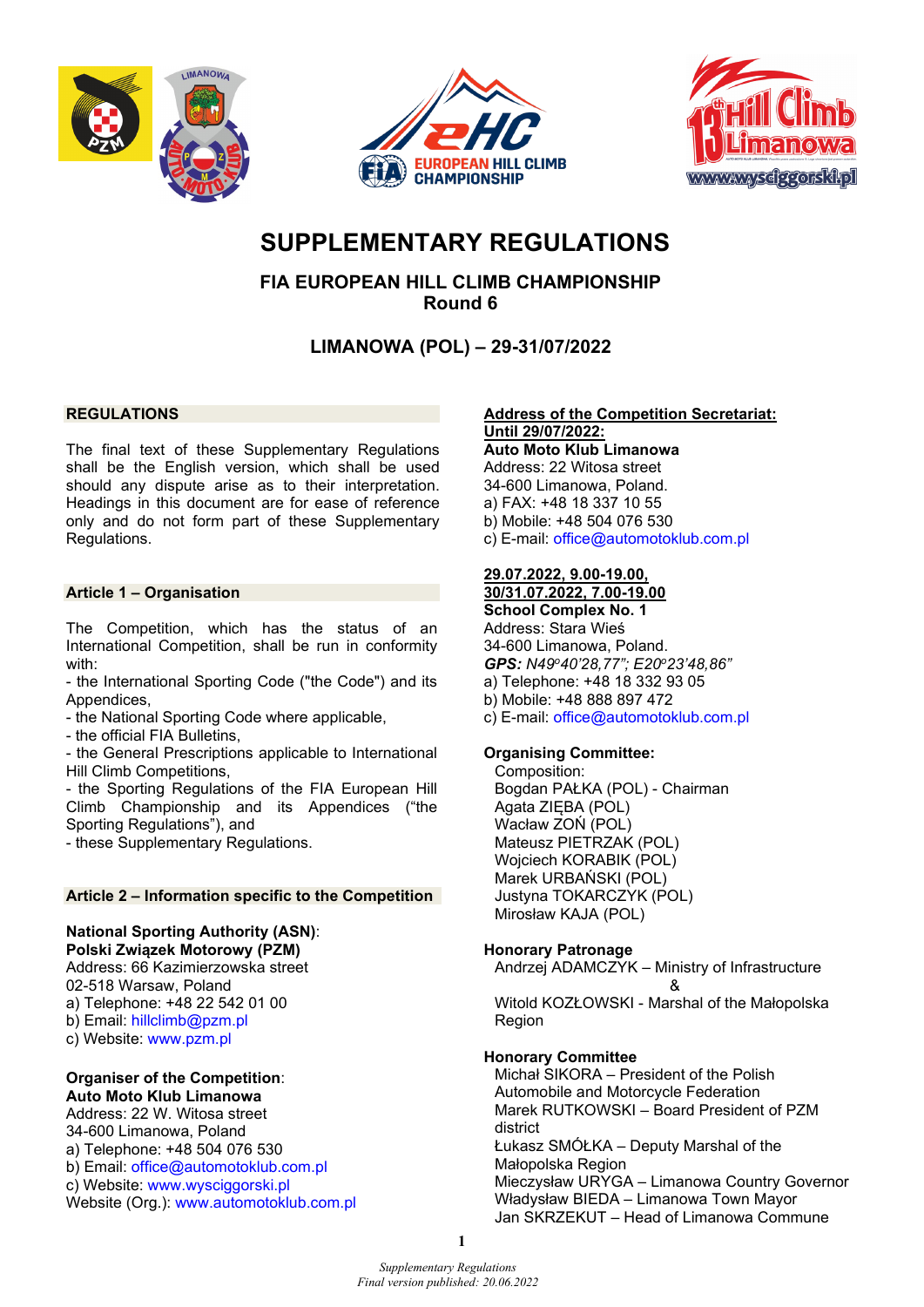





Bogdan ŁUCZKOWSKI – Head of Łukowica Commune

# **Characteristics of the course:**

# a) **Name**: **LIMANOWA**

**Location**: STARA WIEŚ – state road No. K1609

GPS coordinates: N 49°40'15.09" E 20°23'40.41"

# b) **Place of the start (and altitude)**:

Place: Stara Wieś (498 metres)

# **Place of the finish (and altitude):**

Place: Stara Wieś / Mountain pass at Ostra (800 metres)

- c) **Length**: 5493 metres
- d) **Difference in height**: 302 metres
- e) **Average gradient**: 5,50%

# **Characteristics of the Competition:**

- Number of free practice heats: **3**
- Number of official practice heats: **2**
- Number of official race heats: **2**

• Any Driver must mandatorily complete at least one practice heat in order to be allowed to start the race. Special cases shall be submitted to the stewards.

• Driver classifications shall be established by combining the times of each Driver's two best race heats.

### **Licence requirements:**

Category 1 Drivers: Car driving licence and Grade D International Licence minimum (ITD-R). Category 2 Drivers: Car driving licence and Grade C International Licence (ITC-R).

Competitors: International.

National/International License Equivalence:

The Organizing ASN's National License has the same value as an International Licence for the Competition counting towards the FIA Championship only. The following entry conditions must be respected:

• The Driver has proven experience with the car entered (minimum of 3 previous participations with the same car during the last 24 months).

# **Entries:**

| Opening of entries:        | 20/06/2022                  |
|----------------------------|-----------------------------|
| <b>Entry closing date:</b> | 20/07/2022<br>(time: 24.00) |

### **Entry fee**:

- with the organiser's optional advertising €330 - without the organiser's optional advertising

€430

### **Payment methods:**

See the entry form provided by the organiser.

# **Maximum number of participants admitted [Event]: 130**

# **Registration procedure and entry form**

The entry form has to be completed directly on the website <https://registrations.fia.com/ehc> .

In order to be taken into consideration, the entry form, together with the Driver's and Competitor's licences, must be completed and submitted before the closing date.

### **Rejections, Withdrawals:**

In the event that an entry is rejected or the Competition is cancelled, the entry fees shall be reimbursed in full.

In case of withdrawal for reasons of Force Majeure (no-show for administrative checking and scrutineering) after the publication of the entry list, 50% of the base entry fees shall be reimbursed to the Competitor(s), subject to receipt of a written request.

# **Programme and Timetable of the Competition:**

*The full and detailed programme shall be announced by the organiser in a bulletin.* 

| 28/07/2022   |                                                                                                                                  |
|--------------|----------------------------------------------------------------------------------------------------------------------------------|
| <b>19h00</b> | Drivers' Briefing (digital format)<br>published on the online notice<br>board and sent by the Organisers  <br>to the Competitors |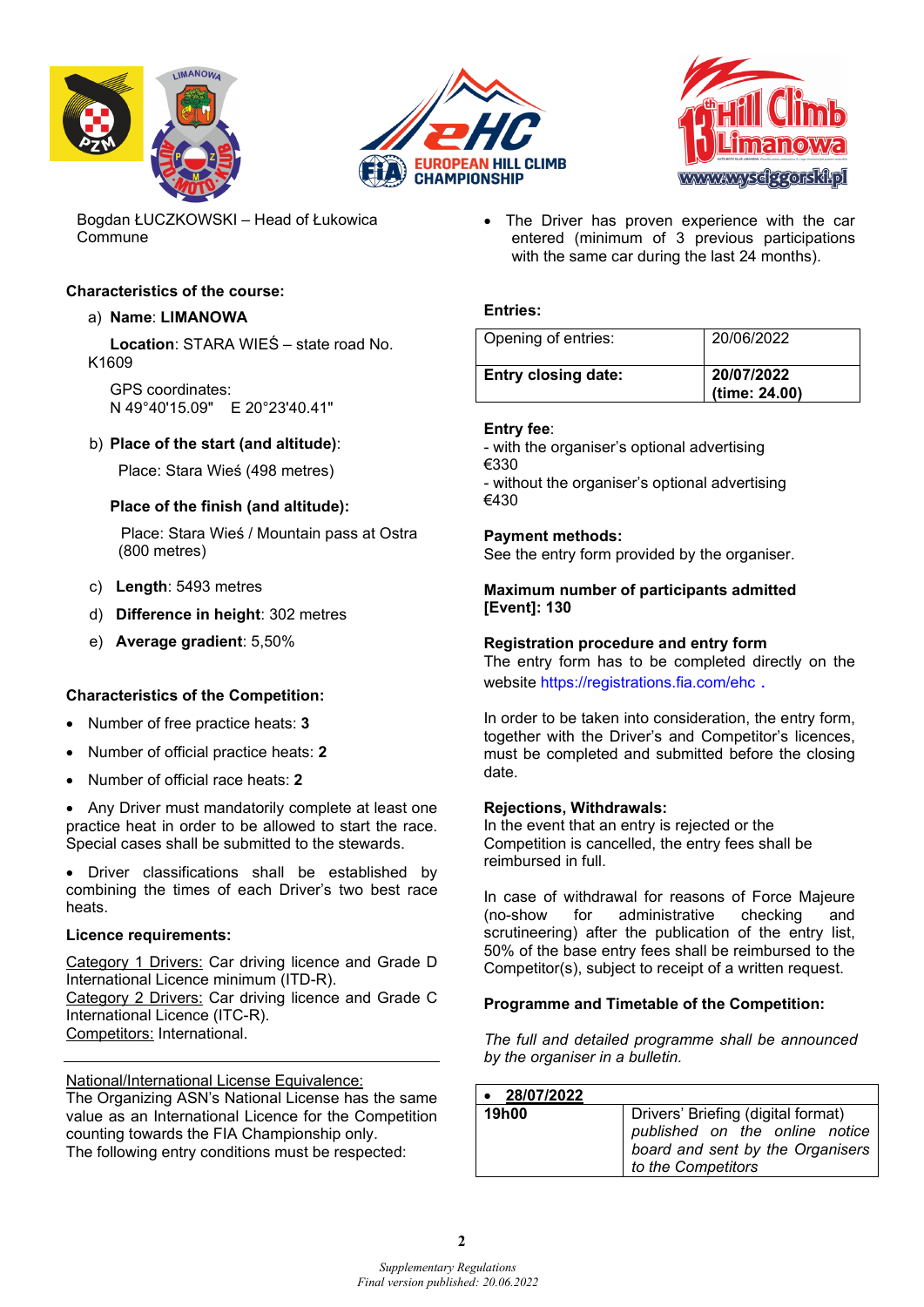





| 29/07/2022  |                         |
|-------------|-------------------------|
| 09.00-17.00 | Administrative checking |
| 09.30-18.00 | Scrutineering           |
| 19.00       | Stewards' 1st meeting   |
|             | (Location: Competition  |
|             | Secretariat)            |

| 30/07/2022                                                  |                                           |
|-------------------------------------------------------------|-------------------------------------------|
| 09.00                                                       | Free practice $-1st$ heat                 |
| 11.30                                                       | Official practice $-1$ <sup>st</sup> heat |
| 14.00                                                       | Official practice $-2^{nd}$ heat          |
| Immediately after 2 <sup>nd</sup><br>official practice heat | Free practice $-2nd$ heat                 |

| 31/07/2022                                      |                                                           |
|-------------------------------------------------|-----------------------------------------------------------|
| 09.00                                           | Free practice $-3rd$ heat                                 |
| 11.30                                           | 1 <sup>st</sup> race heat                                 |
| Immediately after 1st<br>race heat              | $2nd$ race heat                                           |
| 45 min (approx.)<br>after the last race<br>heat | Podium ceremony<br>(Location: Scene near Service<br>Park) |

# **Administrative checking:**

Location: Competition Secretariat - Stara Wieś.

### **Scrutineering:**

Location: Stara Wieś – Service Park

### **Additional checks (weighing etc.):**

Location: Stara Wieś – Service Park – School Complex n°1

**Parc Fermé:** Location: Stara Wieś – Service Park

### **Official notice board:**

Location: - During practice and race heats: Competition Secretariat: "School Complex No. 1" – Stara Wieś. - During the protest period: Competition Secretariat: "School Complex No. 1" – Stara Wieś - Parc Fermé.

#### **Online notice board (not official):** <https://chronomoto.hu/fiahillclimb/>

Limanowa event: [www.wysciggorski.pl](http://www.wysciggorski.pl/)

# **Article 3 – Eligible cars – Groups and Categories**

#### **3.1 Category 1 – Closed cars:**

The Competition is open to cars holding a Pf Technical Sheet (Appendix 6 of the Sporting Regulations), a national technical passport and complying with the technical prescriptions of Appendix 7 of the Sporting Regulations (unless otherwise indicated) for the following groups:

| Group 1            | Pf 15 to 39   |
|--------------------|---------------|
| Group <sub>2</sub> | Pf 40 to 79   |
| Group 3            | Pf 80 to 119  |
| Group 4            | Pf 120 to 159 |
| Group 5            | Pf > 159      |

### **3.2 Category 2 – Competition cars:**

The Competition is open to cars holding a national technical passport and complying with the prescriptions of Appendix J (unless otherwise indicated) and with the technical prescriptions of Appendix 8 of the Sporting Regulations for the following groups:

# **Group D/E2-SS (Single-seater)**

International Formula or Free Formula single-seater racing cars with a cylinder capacity of 3000cm<sup>3</sup> or below.

### **Group CN/E2-SC (Sportscar)**

Production Sports cars and two-seater competition cars (combined), open or closed, with a cylinder capacity of  $3000 \text{cm}^3$  or below.

For cars with a cylinder capacity over 3000cm3 to 6500cm3: see Article 10.1.1 a) of the Sporting Regulations.

**3.3** Cars will be divided into the following cylinder classes:

#### **Category 1**

No division by cylinder class

**Category 2**

| Group D/E2-SS  | up to $1600 \text{cm}^3$                    |
|----------------|---------------------------------------------|
|                | 1601 cm <sup>3</sup> - 2000cm <sup>3</sup>  |
|                | 2001 cm <sup>3</sup> - 3000 cm <sup>3</sup> |
| Group CN/E2-SC | up to $1600 \text{cm}^3$                    |
|                | 1601 cm <sup>3</sup> - 2000cm <sup>3</sup>  |
|                | 2001 cm <sup>3</sup> - 3000cm <sup>3</sup>  |
|                | 3001 cm <sup>3</sup> - 6500cm <sup>3</sup>  |
|                |                                             |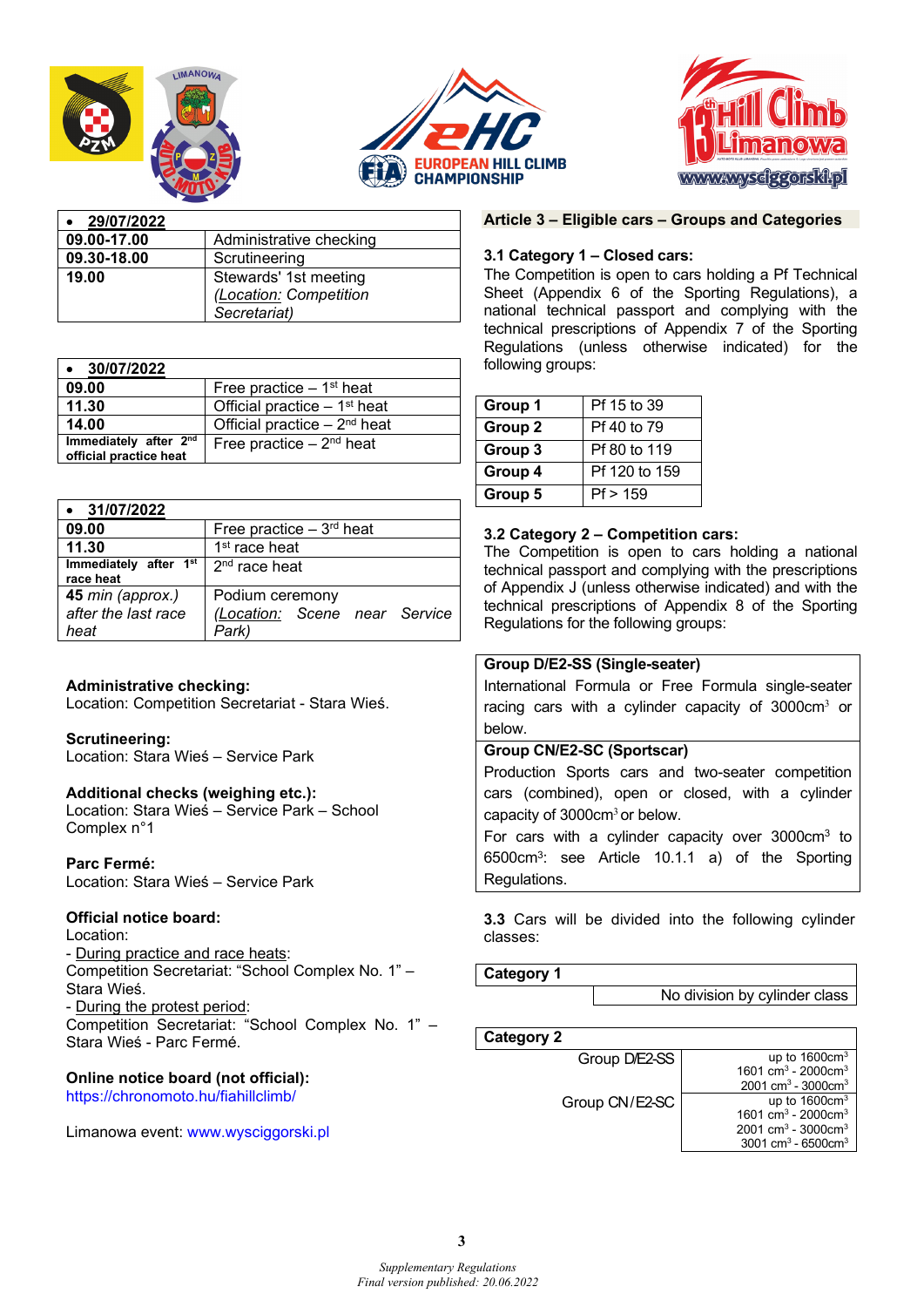





### **Article 4 – Obligations of Participants**

# **Competition numbers:**

The organiser shall provide each participant with at least two sets of Competition numbers.

A set of Competition numbers must be clearly displayed on both sides of the car throughout the Competition.

An additional set of Competition numbers (maximum height 15 cm) must be placed on the right side of the windscreen (or, if the car has no windscreen, on a forward-facing part of the car) and on the left side of the rear window.

Cars without their correct Competition numbers shall not be allowed to take the start.

# **Advertising:**

The organiser has made the following advertising arrangements:

- Logo of the "Championship": *positioning according to the Appendix to the Sporting Regulations.* 

- Other: *to be announced by the organiser by bulletin.*

# **Article 5 – Main officials**

**A) Clerk of the course:** Bogdan PAŁKA (POL) Mobile phone: +48 602 423 457 Email: [autouslugibp@interia.pl](mailto:autouslugibp@interia.pl) 

# **B) Assistant clerk(s) of the course:**

Iwona WINDAK – (POL) – Deputy of the CoC Mirosław KAJA (POL) – Safety Krzysztof SITEK (POL) – Sport Justyna TOKARCZYK (POL) – Organization Leszek SZEWCZYK (POL) - Marshals

# **C) Panel of stewards:**

Ludek KOPECKY (CZE) – Chairman / FIA Włodzimierz SZANIAWSKI (POL) Ruth LAPIEZA (ESP) / FIA

**D) FIA observer:** David GRACE (GBR)

> **FIA technical observer:** Gordon FORBES (GBR)

- **E) ASN observer:** Arkadiusz SĄSARA (POL)
- **F) FIA technical delegate:** Giandomenico DI MASSA (ITA)
- **G) Chief scrutineer:**  Bogusław WIKTOREK (POL) – FIA EHC

Ryszard PŁACHTA (POL) - GSMP

# **H) Scrutineers:**

Tomasz CZELNY (POL) Mariola MAZUR (POL) Krystian GLAZAR (POL) Ryszard PŁACHTA (POL)

- **I) Medical officers:**  Jan HARASIEWICZ (POL) – Chief medical officer Robert WOLNY (POL)
- **J) Chief timekeeper:** Bartłomiej KORZEŃ (POL) - Company: Polish Automobile and Motorcycle Federation (PZM)

# **FIA timekeeping delegate:** Benedek LAZAR (HUN)

- Company: Chronomoto

**K) ASN safety delegate:**  Marek HEJNAR (POL)

> **Organiser's safety delegate:**  Kamil WRÓBEL (POL)

**L) Secretary of the Competition:**  Klaudia POTONIEC (POL)

**Chief of the Office Race:** Sabina KRZYSZTOFIAK (POL)

- **M) Stewards' secretary:** Dominika TWARÓG (POL)
- **N) Competitor relations officer(s):** Tomasz BRZEZIŃSKI (POL) Email: [competitors@automotoklub.com.pl](mailto:competitors@automotoklub.com.pl)  Mobile phone: +48 695 360 698 Klaudia WIERZCHOŃ (POL) Email: [competitors@automotoklub.com.pl](mailto:competitors@automotoklub.com.pl)  Mobile phone: +48 530 498 417

# **O) Service park supervisor(s):**

Grzegorz SZUMILAS (POL) Email: [service@automotoklub.com.pl](mailto:service@automotoklub.com.pl)  Mobile phone: +48 722 397 626 Jan DĘBSKI jr (POL) Email: [service@automotoklub.com.pl](mailto:service@automotoklub.com.pl)  Mobile phone: +48 726 121 546

# **P) Press officer:**

Mariusz SÜSS (POL) Email: [mariusz.suss@tvp.pl](mailto:mariusz.suss@tvp.pl) 

**4**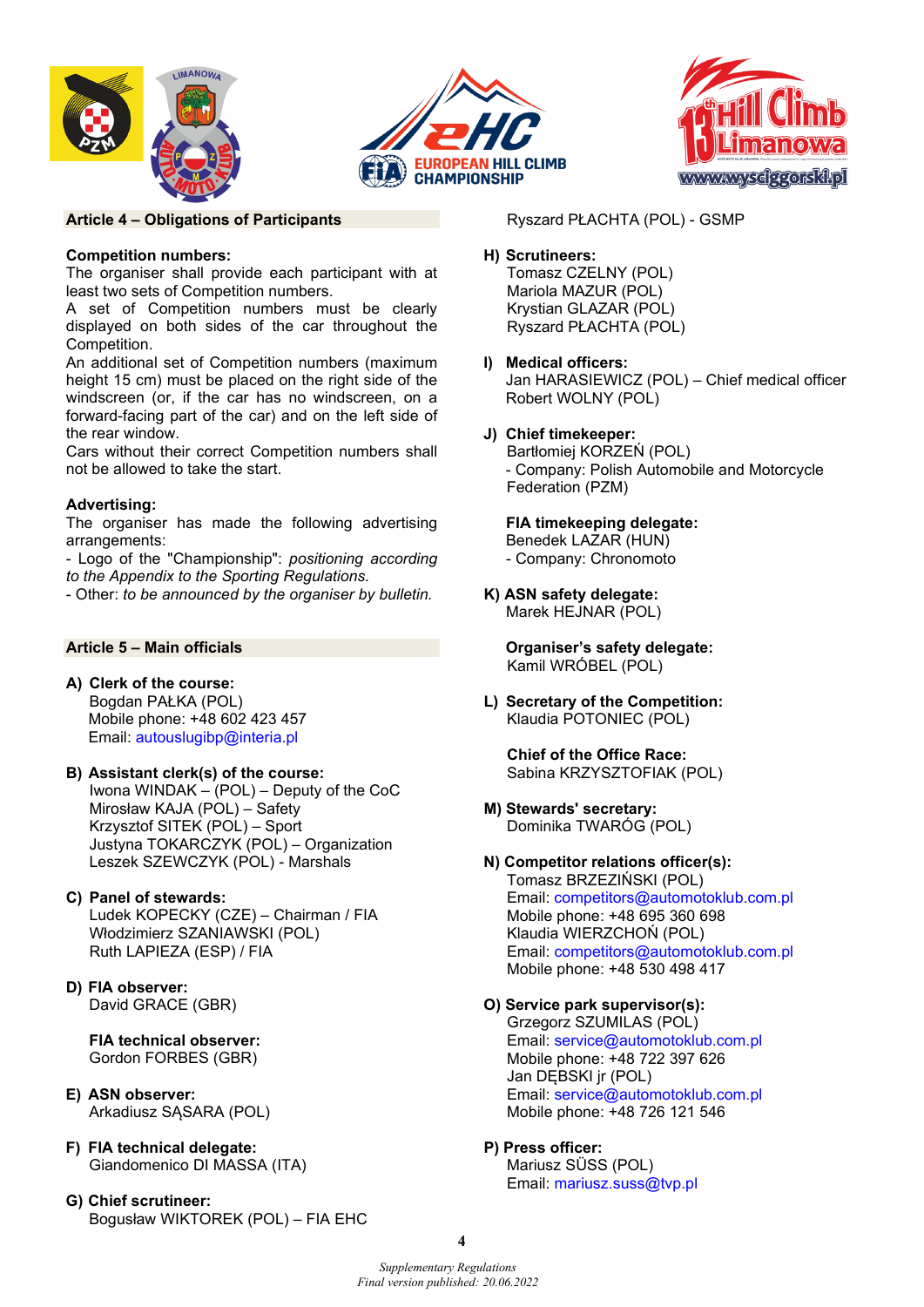





- **S) Environmental Steward:**  Bogdan BUKOWIEC (POL)
- **T) Radio Communication:**  Andrzej BUZIEWICZ (POL)

# **Article 6 – Insurance**

In accordance with legal requirements, the organiser has taken out one or more insurance policies against the following risks:

- Third Party Insurance in the amount of 10 000 000 PLN ( $E$ 225 000 approx.) for the event.

- Accident insurance - coverage in the event of permanent damage to the health of 20 000 PLN (€4500 approx.) for members of the organiser personnel.

The organiser's third party insurance is valid for the entire duration of the Competition, not only during official practice and race heats but also for travelling from the parking area to the course of the Competition and back.

### **Article 7 – Protests and appeals**

Protest fee: €500 (2200 PLN).

International appeal fee (FIA): €3000.

Any protest must be lodged in accordance with the prescriptions of the Code. Protests must be made in writing and given to the clerk of the course or to his assistant, or in their absence to a steward, accompanied by the requisite protest fees.

If the protest requires the dismantling and reassembly of various parts of a car, the claimant must also pay a deposit which shall be set by the stewards.

A breakdown of the protest deposit fees if dismantling is required must be published on the official notice board or be available upon request from the organiser.

The International Court of Appeal will hear, in the context of a Competition forming part of an FIA Championship (which includes the FIA European Hill Climb Championship), appeals against decisions of the stewards of a Competition brought by organisers, Competitors, Drivers or other licence-holders that are addressees of such decisions or that are individually

affected by such decisions. In this case, the ASNs cannot refuse to give their assistance and agreement.

#### **Article 8 – Podium, Prizes and Awards:**

#### **8.1 Trophies and Cash prizes**

**3rd** - 1 Cup

The classifications shall be established and shall entail the distribution by the organiser of awards and cash prizes as follows:

#### **a) General classification**

**General classification of the Championship**

| (all Championship groups combined) |      |       |
|------------------------------------|------|-------|
| Cash prize<br><b>Trophy</b>        |      |       |
| 1st                                | €500 | 1 Cup |
| 2nd                                |      | 1 Cup |

#### **b) Category**

| <b>Classification for each Championship Category</b> |                                    |  |
|------------------------------------------------------|------------------------------------|--|
|                                                      | <b>Cash prize</b><br><b>Trophy</b> |  |
| 1st                                                  | €300                               |  |
| 2nd                                                  | €200                               |  |

#### **c) Group**

| <b>Classification for each Championship Group</b> |                          |      |      |      |      |               |
|---------------------------------------------------|--------------------------|------|------|------|------|---------------|
|                                                   | <b>Cash prize</b>        |      |      |      |      | <b>Trophy</b> |
|                                                   | Gr.<br>Gr.<br>Gr.<br>Gr. |      |      |      | Gr.  |               |
|                                                   |                          | 2    | 3    | 4    | 5    |               |
| 1st                                               | €500                     | €500 | €500 | €500 | €500 | 1 Cup         |
| 2nd                                               | €400                     | €400 | €400 | €400 | €400 | 1 Cup         |
| 3rd                                               | €300                     | €300 | €300 | €300 | €300 | 1 Cup         |
| 4th                                               | €200                     | €200 | €200 | €200 | €200 |               |
| 5th                                               | €100                     | €100 | €100 | €100 | €100 |               |

|     | Cash prize |          | <b>Trophy</b> |
|-----|------------|----------|---------------|
|     | Gr.        | Gr.      |               |
|     | D/E2-SS    | CN/E2-SC |               |
| 1st | €500       | €500     | 1 Cup         |
| 2nd | €400       | €400     | 1 Cup         |
| 3rd | €300       | €300     | 1 Cup         |
| 4th | €200       | €200     |               |
| 5th | €100       | €100     |               |

### **d) Class (Category 2 only)**

| <b>Classification for each Class</b> |            |               |
|--------------------------------------|------------|---------------|
|                                      | Cash prize | <b>Trophy</b> |
|                                      |            |               |
| 1st                                  | €65        | 1 Cup         |
|                                      |            |               |

**8.2 Special prizes** *Not applicable*.